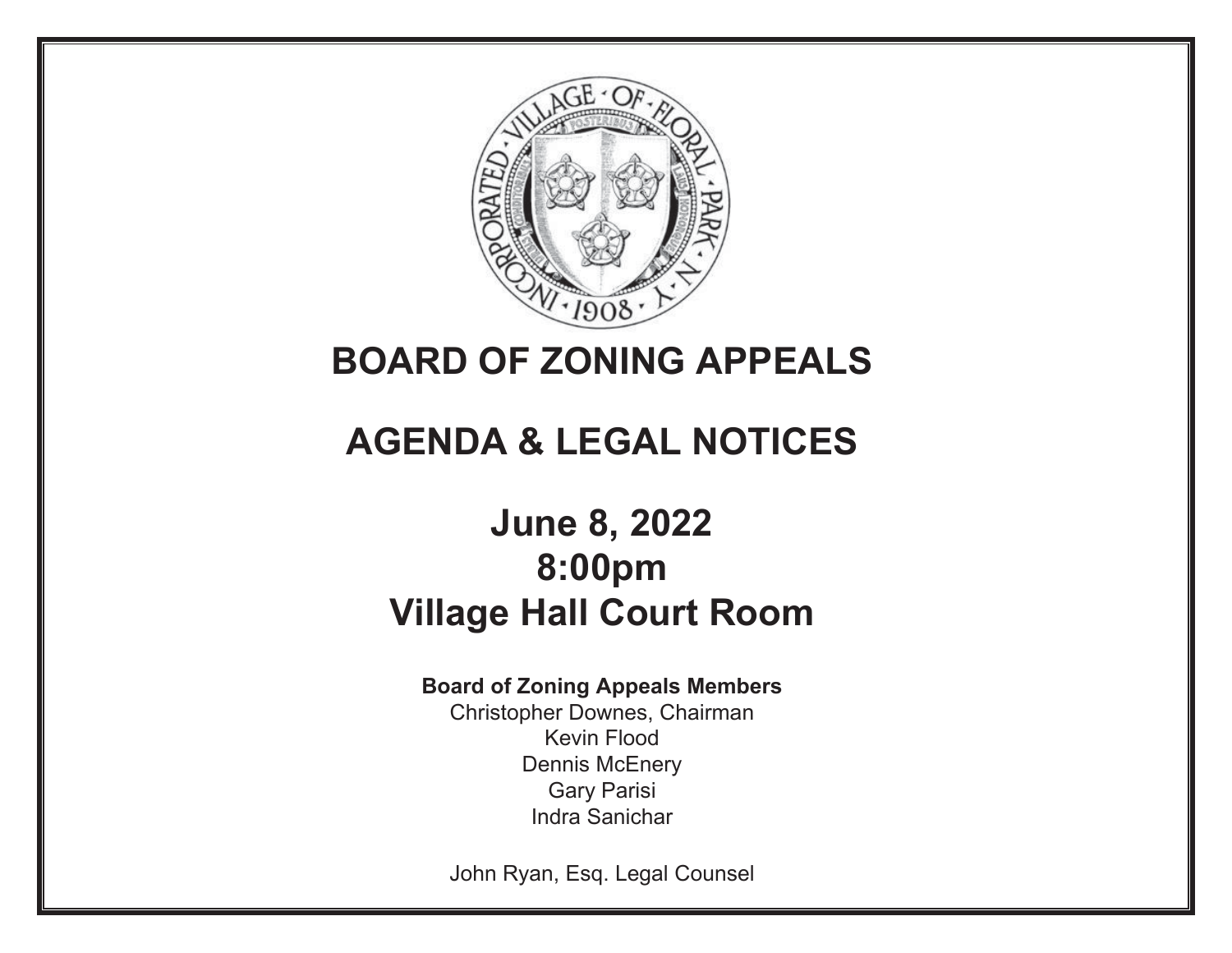| Case | <b>Building</b><br><b>Number</b> | <b>Street</b>            | Sec / Blk / Lot    | <b>Owner / Applicant</b>   | <b>Description</b>                        |
|------|----------------------------------|--------------------------|--------------------|----------------------------|-------------------------------------------|
|      | 19                               | Violet Avenue            | 32 / 120 / 18      | Damaris Diaz               | Egress Window in Side Yard                |
|      |                                  |                          |                    |                            |                                           |
| 2    | 36                               | <b>Revere Drive West</b> | 32 / 257 / 462     | <b>Christopher Dowdell</b> | Fence on Corner Lot                       |
| 3    | 168                              | <b>Willow Street</b>     | 32/281/68          | Greg Mazzocco              | <b>Maintain Shed</b>                      |
| 4    | 54                               | <b>Floral Boulevard</b>  | 32 / 186 / 260     | Romeo Cain                 | <b>Special Exception Parking</b>          |
| 5    | 201                              | <b>Beech Street</b>      | 32 / 210 / 210-211 | Louis Yeostros             | Special Exception Parking -<br>Re-hearing |
| 6    | 60                               | <b>Orchid Street</b>     | 32 / 260 / 26,168  | <b>Dennis McPhillips</b>   | Special Exception Parking -<br>Re-hearing |

Supporting documents will be posted to the Board of Zoning Appeals web page at least 24 hours prior to the hearing.

https://fpvillage.org/departments/building-department/zoning-board-of-appeals/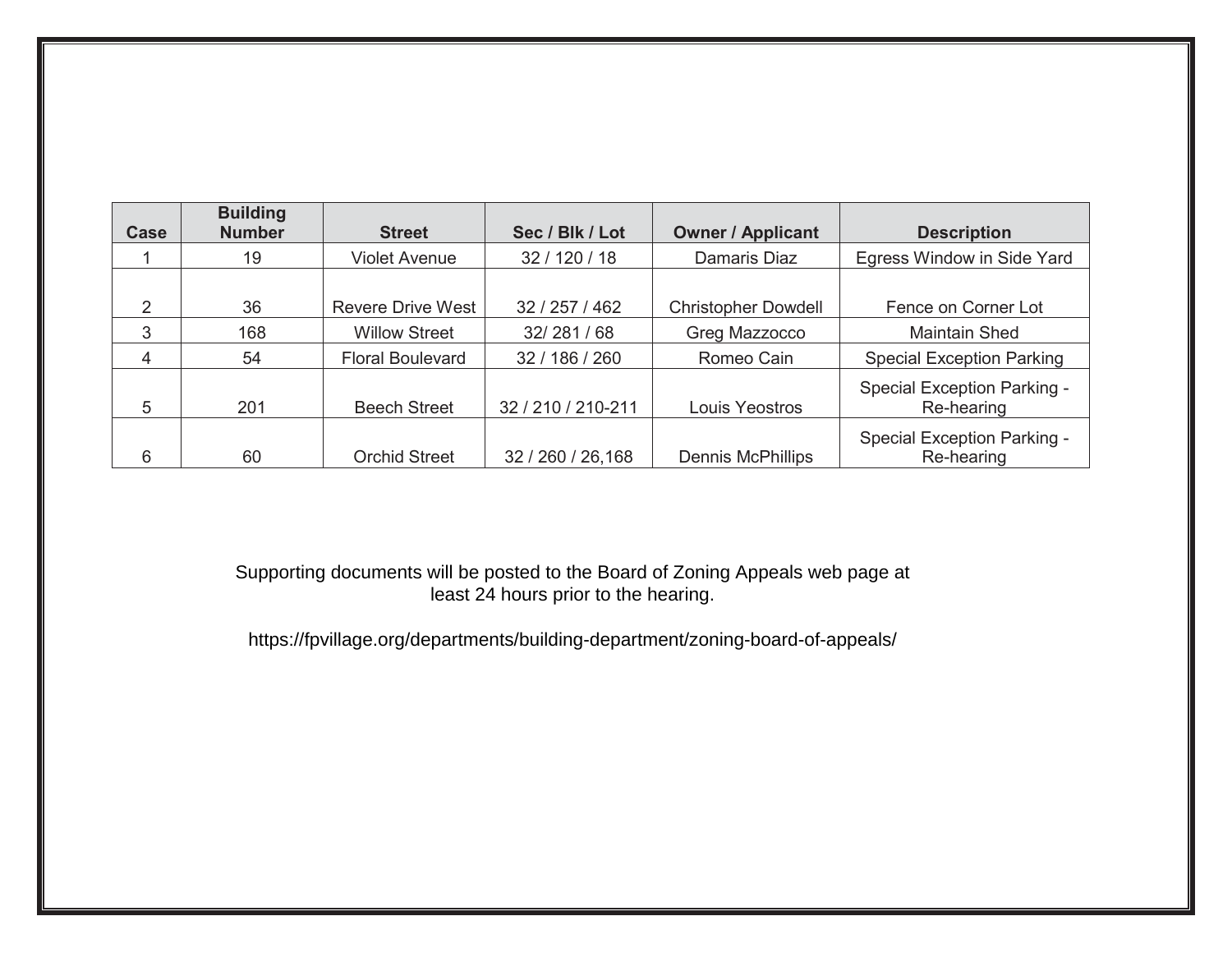## NOTICE OF PUBLIC HEARING INC. VILLAGE OF FLORAL PARK, NY

NOTICE IS HEREBY GIVEN that the Board of Appeals of the Incorporated Village of Floral Park, will hold a public hearing in the Village Hall, No. 1 Floral Boulevard, Floral Park, New York on Wednesday, June 8, 2022 at 8:00 p.m. relative to the following application:

Application of Damaris Diaz, owner of 19 Violet Avenue, Floral Park, NY 11001 (2-Family) for a variance from § 99-21 (E)(10) – Window wells may extend two feet into the required side yard, provided that the entire well is protected by a horizontal grating constructed in conformity with the New York State Building Code. Applicant requests a basement egress window with a 0.92' side yard setback where a 3.0' minimum is required.

This application is made subject to the provisions of Article IX, Section 99-61, of the Zoning Ordinance of the Incorporated Village of Floral Park.

The property which said variance is applied for is located 200.17 feet southwest of Tulip Avenue on the eastside of Violet Avenue and known as 19 Violet Avenue, Section 32, Block 120, Lot(s) 18 on the Nassau County Land and Tax Map.

A copy of the application is on file in the Public Works/Building Department facility located at the foot of Stewart Street in the Village of Floral Park and may be examined by any persons interested therein during business hours, Monday through Friday, inclusive, except legal holidays from 8:30 a.m. to 4:00 p.m.

NOW TAKE NOTICE, that all parties in interest and citizens will be given the opportunity to be heard at the aforesaid time and place.

## BY ORDER OF THE BOARD OF APPEALS INCORPORATED VILLAGE OF FLORAL PARK, NY Margaret Fowler, Acting Zoning Board Secretary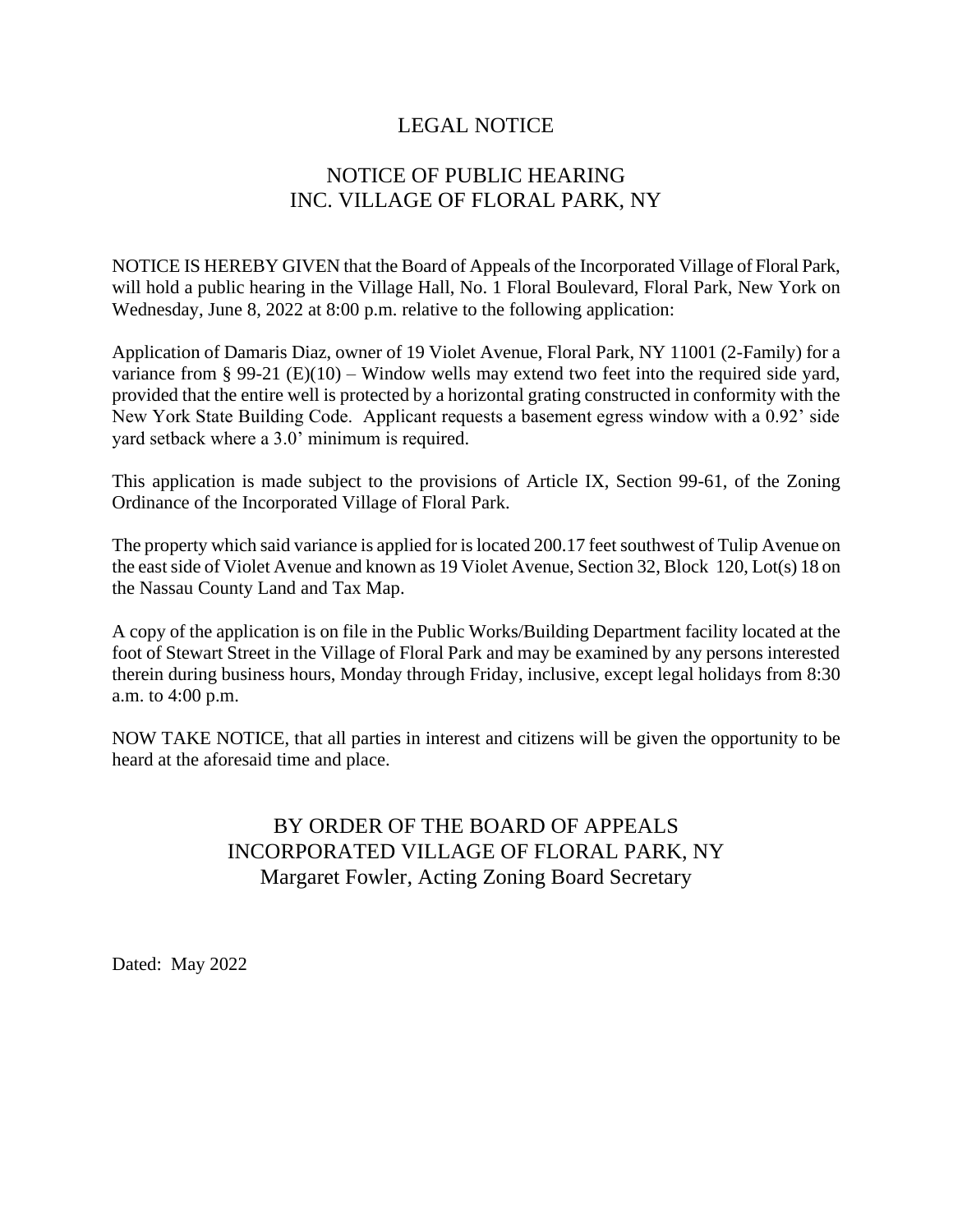## NOTICE OF PUBLIC HEARING INC. VILLAGE OF FLORAL PARK, NY

NOTICE IS HEREBY GIVEN that the Board of Appeals of the Incorporated Village of Floral Park, will hold a public hearing in the Village Hall, No. 1 Floral Boulevard, Floral Park, New York on Wednesday, June 8, 2022 at 8:00 p.m. relative to the following application:

Application of Christopher Dowdell, representing Parthiv & Catherine Jani, owners of 36 Revere Drive West, Floral Park, NY 11001 for a variance from § 99-13 B. (1) – On corner lots, no fence shall be allowed in a side yard that abuts a street. On corner lots, no rear yard fence shall extend nearer the street than ½ of the side yard setback for the property, but in no event closer than six feet to the property line. That portion of a rear lot line fence on a corner lot located within the side yard setback shall not exceed four feet in height. The parcel is an irregular circular lot rendering a portion of the proposed fence to be located in the side lot line that abuts a street with a 0' setback, and a portion of the proposed fence to be located in the front yard.

This application is made subject to the provisions of Article IX, Section 99-61, of the Zoning Ordinance of the Incorporated Village of Floral Park.

The property which said variance is applied for is located 98.06 feet from the intersection of Adams Street and Revere Drive West and on the west side of Revere Drive West and known as 36 Revere Drive West, Section 32, Block 257, Lot(s) 462 on the Nassau County Land and Tax Map.

A copy of the application is on file in the Public Works/Building Department facility located at the foot of Stewart Street in the Village of Floral Park and may be examined by any persons interested therein during business hours, Monday through Friday, inclusive, except legal holidays from 8:30 a.m. to 4:00 p.m.

NOW TAKE NOTICE, that all parties in interest and citizens will be given the opportunity to be heard at the aforesaid time and place.

## BY ORDER OF THE BOARD OF APPEALS INCORPORATED VILLAGE OF FLORAL PARK, NY Margaret Fowler, Acting Zoning Board Secretary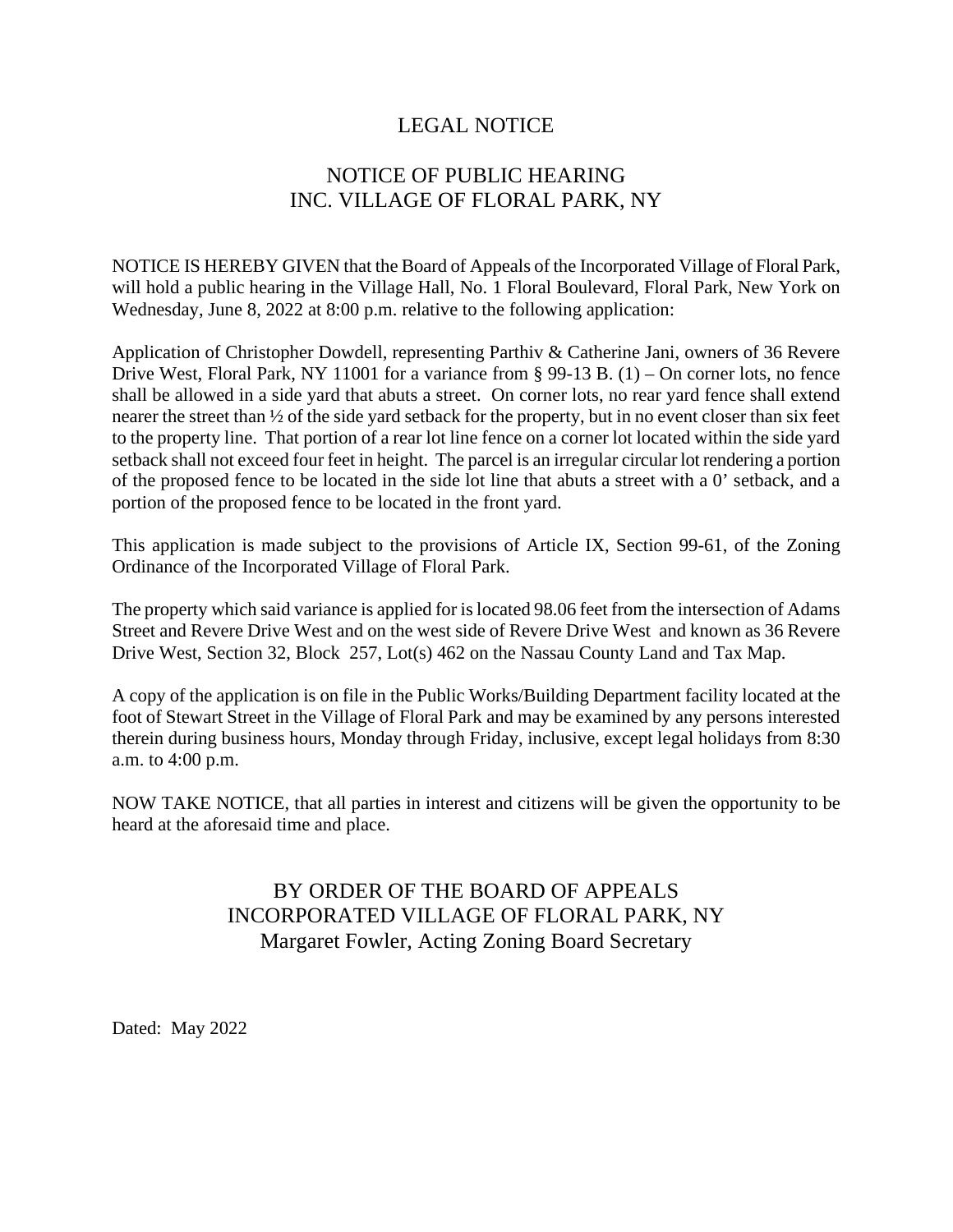## NOTICE OF PUBLIC HEARING INC. VILLAGE OF FLORAL PARK, NY

NOTICE IS HEREBY GIVEN that the Board of Appeals of the Incorporated Village of Floral Park will hold a public hearing in the Village Hall, No. 1 Floral Boulevard, Floral Park, New York on June 8, 2022 at 8:00 p.m. relative to the following application:

Application of Greg Mazzocco, owner of 168 Willow Street, Floral Park, NY 11001, for a variance from § 99-24 (B): No accessory building or structure shall have a dimension in excess of 100 square feet in area nor shall such building or structure exceed eight feet in height. Applicant seeks to maintain a shed measuring 124 square feet and 10.25' high.

This application is made subject to the provisions of Article IX, Section 99-61, of the Zoning Ordinance of the Incorporated Village of Floral Park.

The property which said variance is applied for is located 260' west of Landau Avenue on the south side of Willow Street, and known as 168 Willow Street, Section 32, Block 281, Lot 68 on the Nassau County Land and Tax Map.

A copy of the application is on file in the Public Works/Building Department facility located at the foot of Stewart Street in the Village of Floral Park and may be examined by any persons interested therein during business hours, Monday through Friday, inclusive, except legal holidays from 8:30 a.m. to 4:00 p.m.

NOW TAKE NOTICE, that all parties in interest and citizens will be given the opportunity to be heard at the aforesaid time and place.

> BY ORDER OF THE BOARD OF APPEALS INCORPORATED VILLAGE OF FLORAL PARK, NY Margaret Fowler, Acting Zoning Board Secretary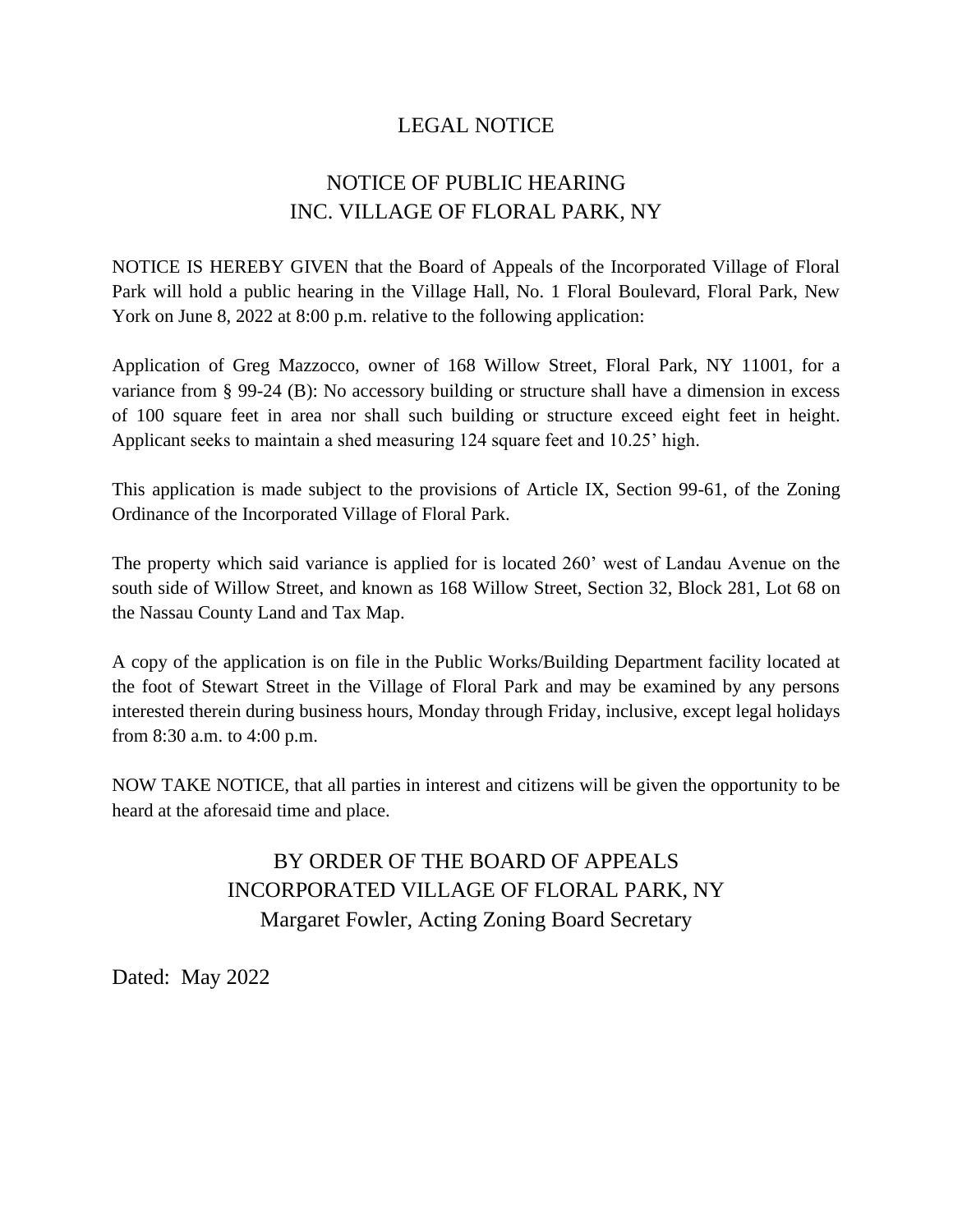## NOTICE OF PUBLIC HEARING INC. VILLAGE OF FLORAL PARK, NY

NOTICE IS HEREBY GIVEN that the Board of Appeals of the Incorporated Village of Floral Park, will hold a public hearing in the Village Hall, No. 1 Floral Boulevard, Floral Park, New York on Wednesday, June 8, 2022 at 8:00 p.m. relative to the following application:

Application of Romeo Cain, owner of 54 Floral Boulevard, Floral Park, NY 11001 for a variance from § 99-16 (N) – Special Exception for Parking on residential lots; and § 99-3 (B) Driveway – A path leading directly from the street to a garage having a maximum width of 12 feet. Applicant proposes to add a second parking area approximately 20' wide x 32' long in addition to the existing driveway that leads to the garage.

This application is made subject to the provisions of Article IX, Section 99-61, of the Zoning Ordinance of the Incorporated Village of Floral Park.

The property which said variance is applied for islocated at the intersection of Floral Boulevard and Childs Avenue on the southeast side of Floral Boulevard and known as 54 Floral Boulevard, Section 32, Block 186, Lot(s) 260 on the Nassau County Land and Tax Map.

A copy of the application is on file in the Public Works/Building Department facility located at the foot of Stewart Street in the Village of Floral Park and may be examined by any persons interested therein during business hours, Monday through Friday, inclusive, except legal holidays from 8:30 a.m. to 4:00 p.m.

NOW TAKE NOTICE, that all parties in interest and citizens will be given the opportunity to be heard at the aforesaid time and place.

## BY ORDER OF THE BOARD OF APPEALS INCORPORATED VILLAGE OF FLORAL PARK, NY Margaret Fowler, Acting Zoning Board Secretary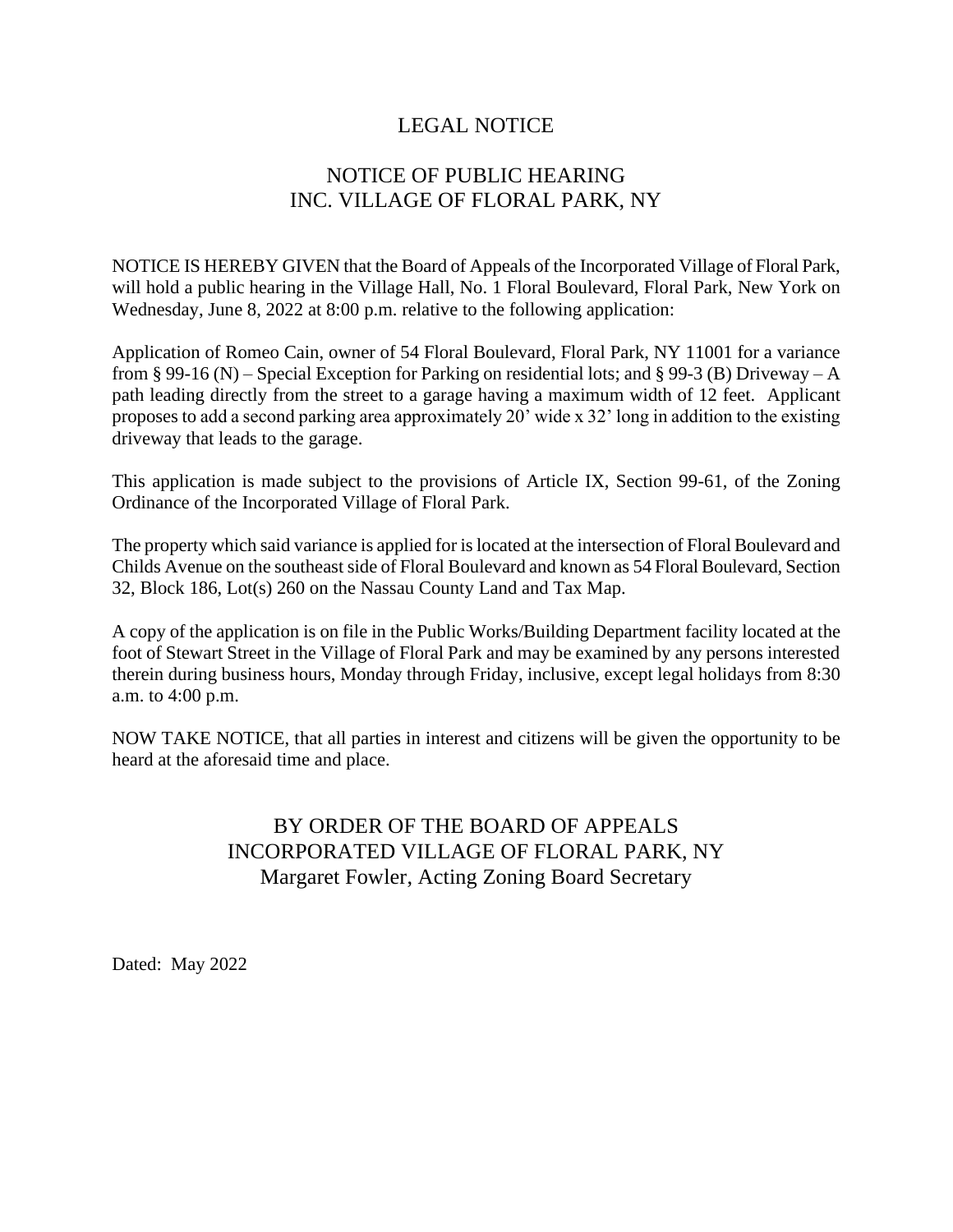## NOTICE OF PUBLIC HEARING INC. VILLAGE OF FLORAL PARK, NY

NOTICE IS HEREBY GIVEN that the Board of Appeals of the Incorporated Village of Floral Park, will hold a public hearing in the Village Hall, No. 1 Floral Boulevard, Floral Park, New York on Wednesday, June 8, 2022 at 8:00 p.m. relative to the following application:

Application of Louis Yeostros, owner of 201 Beech Street, Floral Park, NY 11001 for a variance from § 99-16 (N) – Special exception for parking on residential lots. § 99-21 (E) (11) – Paving in the front yard of any residence not exceeding 35% of the area of the front yard and limited to a driveway not exceeding 12 feet in width and a walkway not exceeding four feet in width separated from the driveway by at least two feet of green space. Applicant proposes to add a temporary parking area approximately 8' wide x 20' long adjacent to the existing driveway which measures 12' wide.

This application is made subject to the provisions of Article IX, Section 99-61, of the Zoning Ordinance of the Incorporated Village of Floral Park.

The property which said variance is applied for is located 273.87 feet east of the intersection of Vandewater Avenue and Beech Street and on the east side of Beech Street and known as 201 Beech Street, Section 32, Block 210, Lot(s) 210-211 on the Nassau County Land and Tax Map.

A copy of the application is on file in the Public Works/Building Department facility located at the foot of Stewart Street in the Village of Floral Park and may be examined by any persons interested therein during business hours, Monday through Friday, inclusive, except legal holidays from 8:30 a.m. to 4:00 p.m.

NOW TAKE NOTICE, that all parties in interest and citizens will be given the opportunity to be heard at the aforesaid time and place.

## BY ORDER OF THE BOARD OF APPEALS INCORPORATED VILLAGE OF FLORAL PARK, NY Margaret Fowler, Acting Zoning Board Secretary